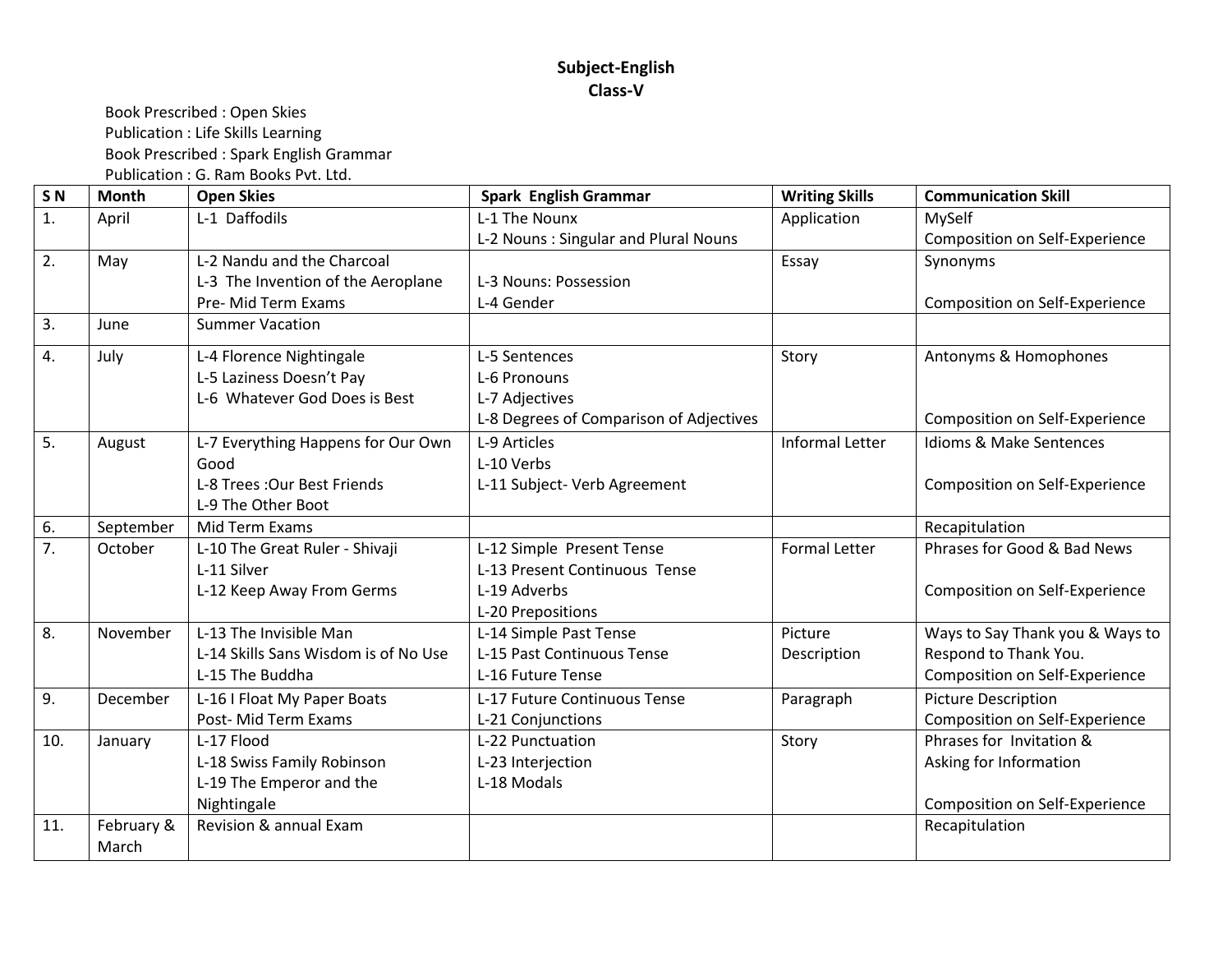# पाठय पुस्तक का नाम — परिवेश वीवा— हिन्दी व्याकरण<br>Class-5<sup>th</sup>

| मास     | पाठ का नाम,                       | भाषा कौशल हिन्दी व्याकरण एवं लेखन | लेखन कौशल व भाषा कौशल                   | गतिविधियाँ एवं नैतिक मूल्य                       |
|---------|-----------------------------------|-----------------------------------|-----------------------------------------|--------------------------------------------------|
| अप्रैल  | पाठ 1 उठो धरा के अमर सपूतों       | पाठ-1 भाषा और                     | माषा कौशल) व भाषा का सही                | देश प्रेम व मदद करने का भाव रखना,                |
|         | पाठ 2 हंस किसका                   | व्याकरण                           | उच्चारण, पत्र लेखन                      | पशु–पक्षियों के प्रति प्रेम, न्याय भावना         |
| मई      | पाठ 3 संभव की भूल                 | पाठ 2 वर्ण, विचार                 | वर्णों का सही उच्चारण , संयुक्त         | ईमानदारी, नकली दवाओं के प्रति                    |
|         | पाठ 4 एक बूँद (कविता)             | पाठ 3 संज्ञा                      | व्यंजन, संज्ञा शब्दों की पहचान करना,    | जागरूकता, आगे बढ़ने की लगन,                      |
|         | पूर्व मध्यावधि परीक्षा            | संयुक्त व्यंजन                    | निबंध लेखन,                             | आत्मविश्वास जगाना                                |
| जून     | ग्रीष्मकालीन अवकाश                |                                   |                                         |                                                  |
| जुलाई   | पाठ 5 पक्षियों का अस्पताल         | पाठ–4, लिंग                       | पुल्लिंग और स्त्रीलिंग शब्दों की        | पारिवारिकता, निस्वार्थ सेवा, संवेदना             |
|         | पाठ 6 उल्लू की अदालत              | पाठ-5 वचन                         | पहचान करना, एकवचन व बहुवचन में          | भावनाओं का विकास करना, सही निर्णय                |
|         |                                   | पाठ–6 कारक                        | अंतर समझना, कारक की विभक्तियों          | लेना                                             |
|         |                                   |                                   | का ज्ञान कराना, कहानी लेखन              |                                                  |
| अगस्त   | पाठ ७ सलीम का आत्मविश्वास         | पाठ-7 सर्वनाम                     | अपठित गद्यांश, सर्वनाम शब्दों का        | सकारात्मक सोच, जीवन में चुनौती स्वीकार           |
|         | पाठ 8 वृक्ष (कविता)               | पाठ-8 विशेषण,                     | प्रयोग, विशेषण के बारे में जानना,       | करना, दृढ़ संकल्प के महत्त्व को जानना,           |
|         |                                   | पाठ-9 क्रिया                      | क्रिया के सही रूप का ज्ञान करना, पत्र   | बीज से वृक्ष बनने की प्रक्रिया को जानना,         |
|         |                                   |                                   | लेखन                                    | प्राकृतिक संतुलन, वृक्षारोपण का महत्त्व          |
|         |                                   |                                   |                                         | समझना                                            |
| सितम्बर | अर्धवार्षिक परीक्षा व पुनरावृति । | पाठ 10 काल                        |                                         |                                                  |
|         |                                   |                                   |                                         |                                                  |
| अक्तूबर | पाठ-9 अनन्या की डायरी             | पाठ 11 अव्यय                      | क्रिया विशेषण शब्दों के बारे में जानना, | उदारता, शिक्षा का महत्त्व, सहायता करना,          |
|         | पाठ-10 सीढीदार खेत                | पाठ 12 वाक्य                      | वाक्य के भेदों का ज्ञान कराना, शुद्ध    | सौरमंडल से परिचय, ग्रहों के प्रति जिज्ञासा       |
|         | पाठ-11 नभ के पिंड (कविता)         | पाठ-13 वर्तनी संबंधी              | शब्दों का ज्ञान कराना, पत्र लेखन        |                                                  |
|         |                                   | सामान्य अशुद्धियाँ                |                                         |                                                  |
| नवम्बर  | पाठ-12 बापू का पत्र               | पाठ 14 विराम–चिहन                 | विराम चिह्नों का ज्ञान कराना, निबंध     | कर्त्तव्यबोध, मदद करना, बुजुर्गों के प्रति प्रेम |
|         | पाठ–13 ईदगाह                      | पाठ 15 उपसर्ग और प्रत्यय          | लेखन, उपसर्ग तथा प्रत्यय लगाकर नए       | भाव,स्नेह, त्याग, कार्य के प्रति निष्ठा भाव,     |
|         | पाठ-14 'मैट्रो मैन' श्रीधरन       |                                   | शब्द बनाना                              | आत्मविश्वास उत्पन्न करना                         |
| दिसम्बर | पाठ-15 मैं सबसे छोटी होऊँ         | पाठ–16 शब्द भंडार                 | कहानी लेखन, अपठित गद्यांश,              | माँ के प्रति प्रेम, बाल मन की कल्पनाएँ           |
|         | उत्तर मध्यावधि परीक्षा            |                                   | पर्यायवाची, विलोम, अनेक शब्दों के       |                                                  |
|         |                                   |                                   | लिए एक शब्द, समूहवाची शब्दों का         |                                                  |
|         |                                   |                                   | ज्ञान कराना                             |                                                  |
| जनवरी   | पाठ–16 भारत के नृत्य              | पाठ 17 मुहावरे और लोकोक्तियाँ     | अपठित गद्यांश                           | भारत की नृत्य कला को महत्त्व                     |
|         |                                   |                                   |                                         | भारतीय संस्कृति से पहचान                         |
| फरवरी   | पुनरावृति                         |                                   |                                         |                                                  |
| मार्च   | वार्षिक परीक्षा                   |                                   |                                         |                                                  |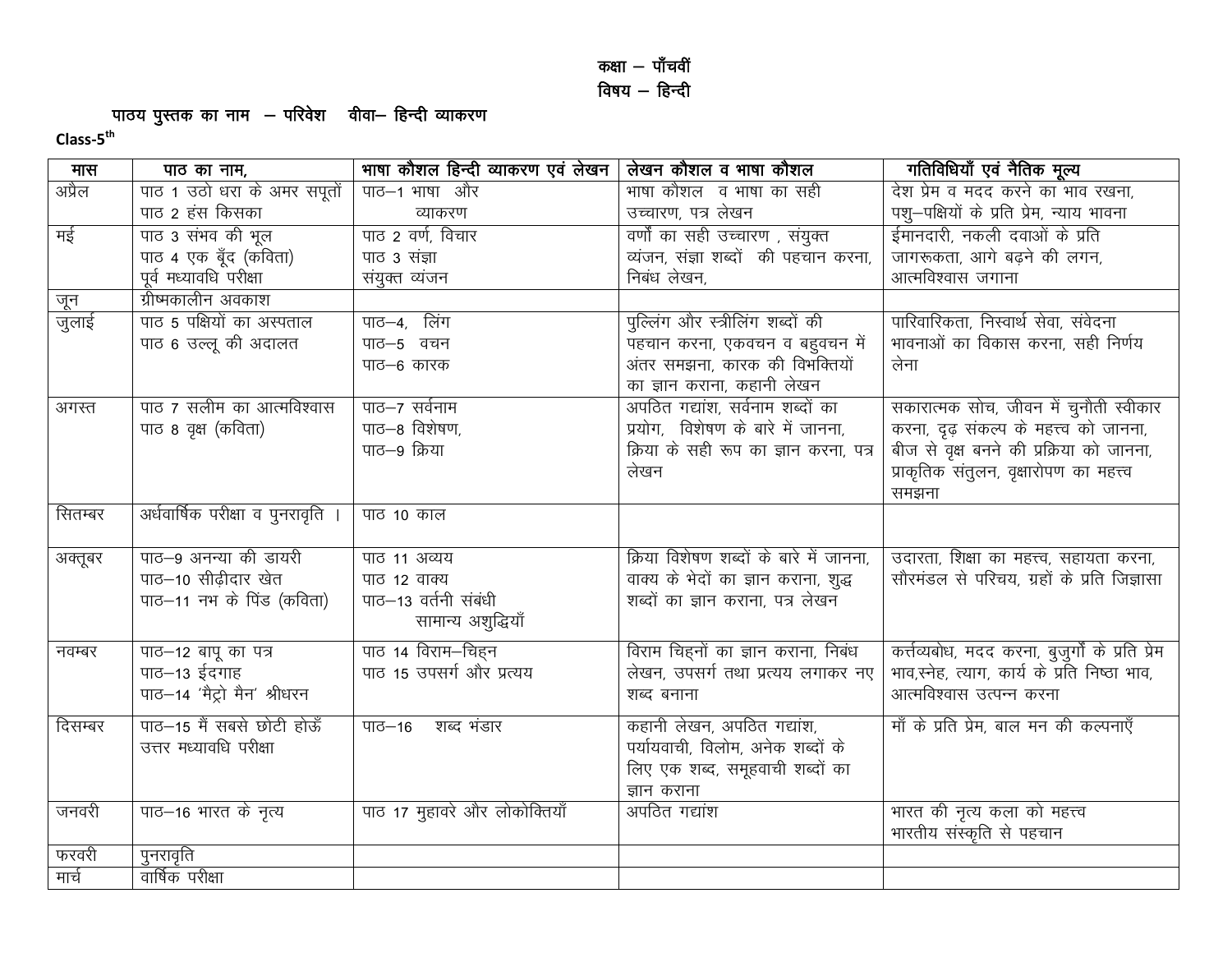## **Class-5 th Subject-Mathematics**

### **Book Prescribed-Active Mathematics**

### **Publication-JAY CEE'S Publications Pvt. Ltd.**

| <b>Month</b>    | Name of chapter               | <b>Activity</b>                                        | Project                        |  |
|-----------------|-------------------------------|--------------------------------------------------------|--------------------------------|--|
| <b>April</b>    | 1. Looking Back (Revision)    | Class Activity on Indian and International Place value |                                |  |
|                 | 2. Large Numbers              | Chart                                                  |                                |  |
| May             | 3. Operations Involving Large |                                                        | Project Work on 'BODMAS' rule. |  |
|                 | <b>Numbers</b>                |                                                        |                                |  |
|                 | <b>Pre Mid-Term exam</b>      |                                                        |                                |  |
| June            |                               | <b>Summer Vacation</b>                                 |                                |  |
| July            | 13. Basics of Geometry        | Maths Lab activity on Geometrical Shapes.              |                                |  |
|                 | 14. Geometrical Shapes        |                                                        |                                |  |
|                 | 4. Factors and Multiples      |                                                        |                                |  |
| <b>August</b>   | 5. Fractions                  | Class Activity on Profit and Loss.                     | Project work on Fractions.     |  |
|                 | 10. Profit and Loss           |                                                        |                                |  |
|                 | 11. Simple Interest           |                                                        |                                |  |
| September       | <b>Mid-Term Exam</b>          |                                                        |                                |  |
|                 | 6.Decimals                    |                                                        |                                |  |
| <b>October</b>  | 7. Comparing Quantities       | Maths Lab Activity on Percentage.                      |                                |  |
|                 | 8. Speed, Distance and Time   |                                                        |                                |  |
|                 | 9. Percentage                 |                                                        |                                |  |
| <b>November</b> | 15. Time and Temperature      |                                                        | Project work on Perimeter and  |  |
|                 | 16. Perimeter and Area        |                                                        | Area                           |  |
|                 | 19. Data Handling             |                                                        |                                |  |
|                 |                               |                                                        |                                |  |
| <b>December</b> | <b>Post Mid-Term Exam</b>     |                                                        |                                |  |
|                 | 17.Volume                     | Maths Lab Activity on Patterns.                        |                                |  |
|                 | 18. Patterns                  |                                                        |                                |  |
| January         | 12. Measurement               | Class Activity on Measurement.                         |                                |  |
| <b>February</b> |                               | <b>Revision for Annual Exam</b>                        |                                |  |
| <b>March</b>    |                               | <b>Annual Exam</b>                                     |                                |  |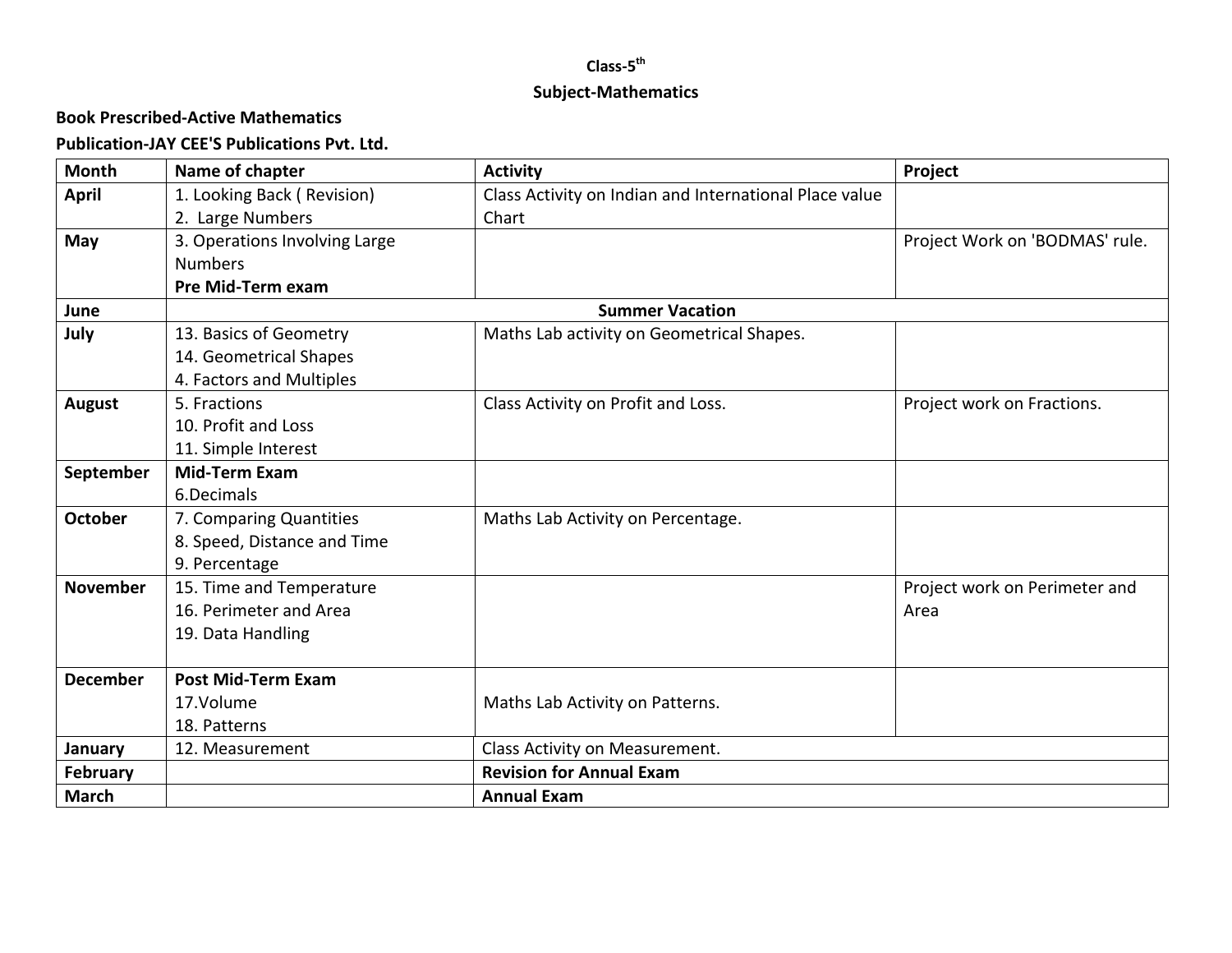#### Book prescribed: - Tree of Life

Publication: - Collins Publication

| Sr. No. | <b>Month</b> | <b>Course Book</b>                     | <b>Activity</b>                                                         |  |
|---------|--------------|----------------------------------------|-------------------------------------------------------------------------|--|
| 1.      | April        | L-1 My Family                          | To write some lines about Braille Script.                               |  |
|         |              | L-2 On the Move                        | To paste any five pictures of natural calamities.                       |  |
|         |              | L-3 A Natural Balance                  | To draw a well labelled diagram of photosynthesis.                      |  |
| 2.      | May          | L-4 The Plant Story                    | To draw the different stages of germination.                            |  |
|         |              | L-5 The Awesome Five                   | To paste the pictures of sense organs and write their functions.        |  |
|         |              | <b>Revision of Pre-Mid Term Exams</b>  |                                                                         |  |
| 3.      | June         | <b>Summer Vacation</b>                 |                                                                         |  |
| 4.      | July         | L-6 Our Forests, Our Future            | To write some lines about the importance of trees.                      |  |
|         |              | L-7 Aquatic Life                       | To discuss about some diseases caused by mosquitoes.                    |  |
|         |              | L-8 Be Wise and Healthy                | To paste any five pictures of female Indian sports person.              |  |
|         |              | L-9 Breathe In, Breathe Out            | To draw the diagram of 'Human Respiratory System'.                      |  |
| 5.      | August       | L-10 Helping Hands                     | To make a list of our helpers.                                          |  |
|         |              | L-11 Eat Smart and Be Healthy          | To make a table on chart to show some common deficiency diseases, their |  |
|         |              |                                        | symptoms and the diet should be taken to prevent them.                  |  |
|         |              | L-12 Respect Food                      | To write some lines about pasteurization.                               |  |
| 6.      | September    | <b>Revision of Mid Term Exams</b>      |                                                                         |  |
| 7.      | October      | L-13 The World Inside                  | To discuss about healthy food habits.                                   |  |
|         |              | L-14 The Magic Drink                   | To write some lines about how can we save water.                        |  |
|         |              | L-15 Living Together                   | To paste any five pictures of insects.                                  |  |
|         |              | L-16 Our Surroundings                  | To paste the pictures of different types of houses.                     |  |
| 8.      | November     | L-17 Calamity                          | To paste some pictures of natural calamities.                           |  |
|         |              | L-18 Fuels                             | To discuss about fossil fuels.                                          |  |
|         |              | <b>Revision of Post Mid Term Exams</b> |                                                                         |  |
| 9.      | December     | L-19 Climb Every Mountain              | To write some lines about Bachendri Pal.                                |  |
|         |              | L-20 A Space Quest                     | To draw a diagram of solar system.                                      |  |
|         |              | L-21 Magnificent Monuments             | To paste any five pictures of monuments of our India.                   |  |
| 10.     | January      | L-22 Journey of a Seed                 | To differentiate between Rabi and kharif crops.                         |  |
|         |              | <b>Revision of Annual Exams</b>        |                                                                         |  |
| 11.     | February &   | <b>Annual Exams</b>                    |                                                                         |  |
|         | March        |                                        |                                                                         |  |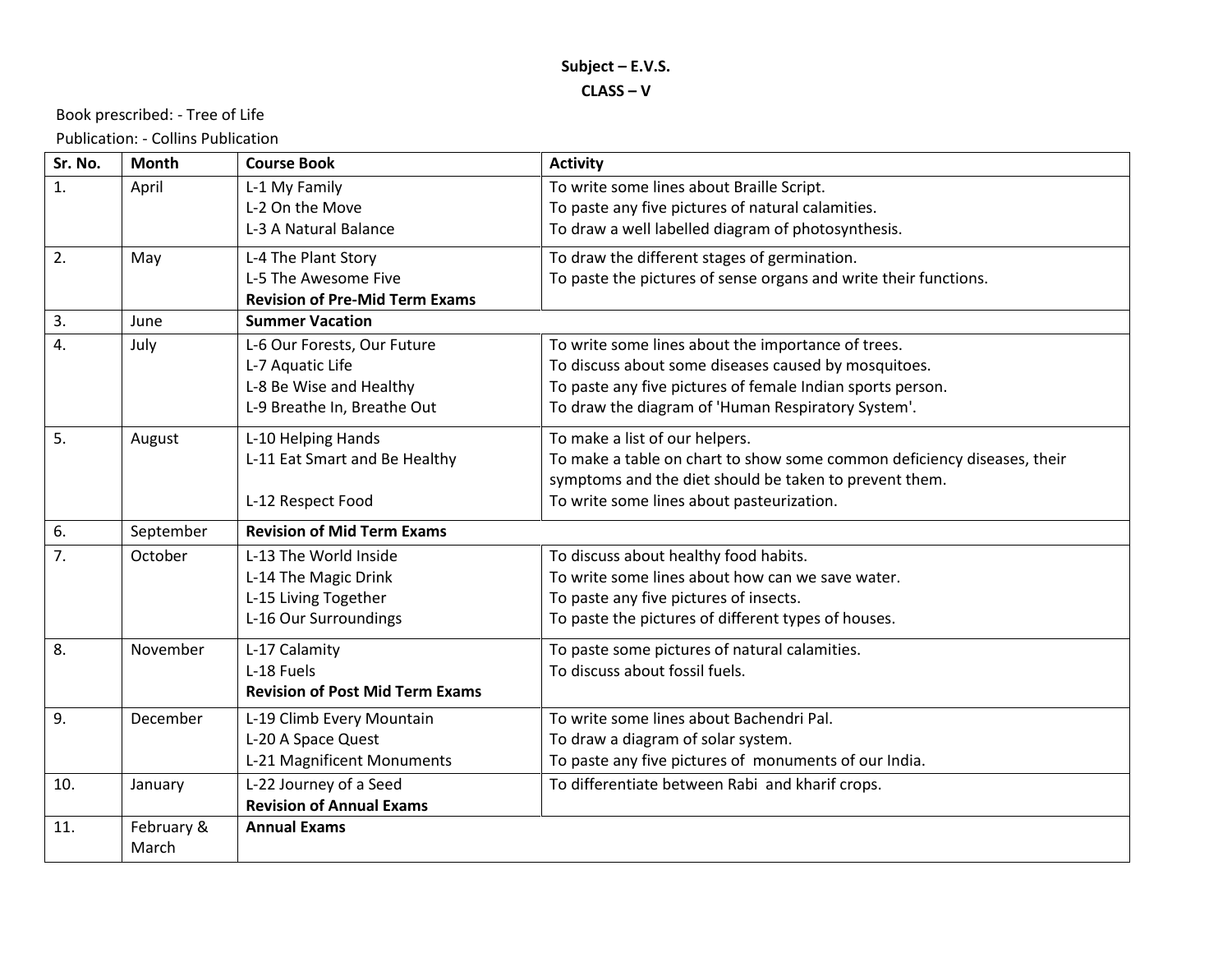### **Class- 5 th SUBJECT-G.K.**

## **Book: Actual General Knowledge**

**Publication: R Books (India)**

| S <sub>N</sub> | <b>Month</b>    | <b>Book Course</b>                                                                                        | <b>Activity</b>                                                                   |  |
|----------------|-----------------|-----------------------------------------------------------------------------------------------------------|-----------------------------------------------------------------------------------|--|
| $\mathbf{1}$   | <b>April</b>    | L-1 National Symbols, L-2 Match the National Symbols, L-3 India's First, L-4                              | 1. To paste the picture of any five Railway stations of the<br>world in Notebook. |  |
|                |                 | Freedom Fighters Our National Heroes, L-5 Traffic Rules, L-6 Understanding                                |                                                                                   |  |
|                |                 | Traffic Signs, L-7 More About Plants                                                                      | 2. To paste the picture of any five famous Statues of the                         |  |
|                |                 | REASONING SESSION- L-1 Statements, L-2 Puzzles, L-3 Coding Decoding, L-4                                  | world in Notebook.                                                                |  |
|                |                 | Number Series Puzzle, L-5 Symbol Series Pattern                                                           |                                                                                   |  |
| $\overline{2}$ | May             | L-8 Insect-Eating Plants, L-9 Beautiful Flowers of India, L-10 Endangered Animals                         | 1. To write 10 lines about Red Fort in Notebook.                                  |  |
|                |                 | in India, L-11 Child Safety                                                                               | 2. To paste pictures of any five New sports faces of India.                       |  |
|                |                 | REASONING SESSION- L-6 Code Decode by Words, L-7 Please Complete the                                      |                                                                                   |  |
|                |                 | Words, L-8 Direction Puzzle + Revision of Pre-mid Term Exams.                                             |                                                                                   |  |
| 3              | June            | <b>Summer Vacation</b>                                                                                    |                                                                                   |  |
| 4              | July            | L-12 What will you Do?, L-13 Monuments of India, L-14 India's Superlatives, L-                            | 1. To draw a beautiful flower in notebook and colour it.                          |  |
|                |                 | 15 National Days and Dates, L-16 Save Our Planet, L-17 We Need Forests                                    | 2. To write few lines on National flower.                                         |  |
|                |                 | REASONING SESSION- L-9 Coding Decoding, L-10 Grouping, L-11 Analogies, L-12                               |                                                                                   |  |
|                |                 | Mirror Images                                                                                             |                                                                                   |  |
| 5              | <b>August</b>   | L-18 Know Your Earth, L-19 First Aid, L-20 Taking the Situations, L-21 Different                          | 1. To paste the picture of any five Animals.                                      |  |
|                |                 | Sports of India, L-22 Cultural Festivals                                                                  | 2. To paste the picture of any five National Birds.                               |  |
|                |                 | REASONING SESSION- L-13 Please Solve Me!, L-14 Geometrical Shapes, L-15<br>Relationships, I-16 Age Puzzle | 3. To write about any five important days in notebook.                            |  |
| 6              | September       | <b>Revision of Mid-Term Exam</b>                                                                          |                                                                                   |  |
|                |                 |                                                                                                           |                                                                                   |  |
| 7              | <b>October</b>  | L-23 Natural Disasters, L-24 Interesting Fishy Facts, L-25 Science Trek, L-26 Our                         | 1. To write 10 lines on the topic of 'Save water'.                                |  |
|                |                 | <b>Amazing Body</b>                                                                                       | To paste the picture of any five Country's flags.                                 |  |
|                |                 | REASONING SESSION- L-17 Mental Ability, L-18 Series and Pattern Completion                                |                                                                                   |  |
| 8              | <b>November</b> | L-27 Magnets, L-28 Tell Me Why, L-29 Determining Directions, L-30 When Food                               | 1. To paste the picture of any five freedom fighters.                             |  |
|                |                 | Gets Spoilt                                                                                               | 2. To paste the pictures of any five famous Indian                                |  |
|                |                 | REASONING SESSION- L-19 Please Select right option, L-20 Comprehension, L-21                              | personalities.                                                                    |  |
|                |                 | Prefix and Suffix                                                                                         | 3. To write 10 lines about any Param Vir Chakra story.                            |  |
| 9              | <b>December</b> | <b>Revision for Post-mid Term Exams</b>                                                                   | 1. To write 10 any five lines about Solar System.                                 |  |
| 10             | January         | L-31 Please Save Water, L-32 Young Achievers, L-33 Interesting Fact                                       | 1. To paste the picture of any five monuments of India                            |  |
|                |                 | REASONING SESSION- L-22 Arrangement of Words in Proper Order, L-23                                        |                                                                                   |  |
|                |                 | Geometrical Ideas, L-24 Please Solve Me                                                                   |                                                                                   |  |
| 11             | Feb &           | Revision for Final Exams & Annual Exams                                                                   |                                                                                   |  |
|                | <b>March</b>    |                                                                                                           |                                                                                   |  |